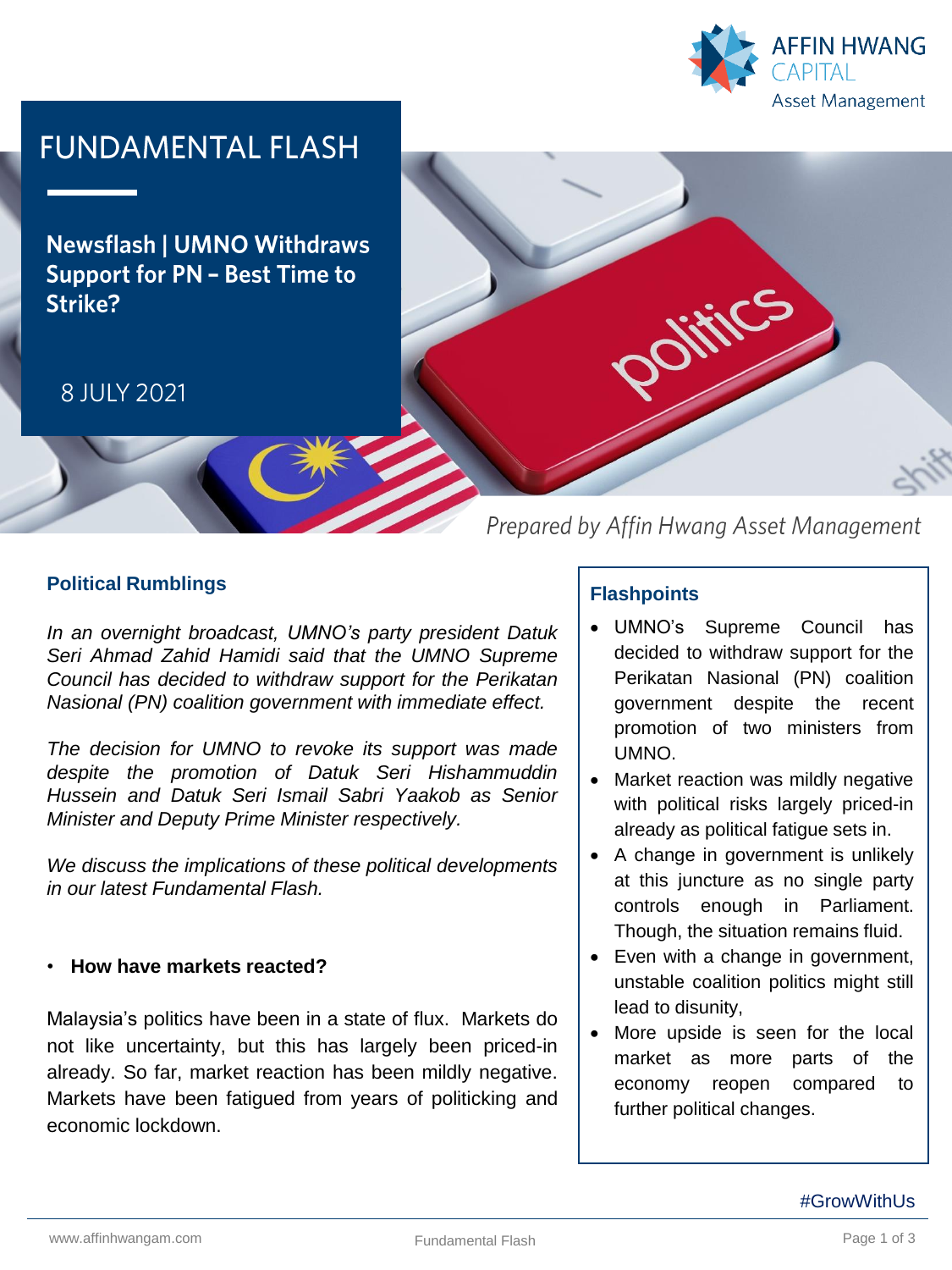

### • **Why is this happening?**

Political changes happen when standing governments are weak. The best time to seize power is when there is leverage over incumbents or when it is backed up against the wall.

#### • **Will there be a change in government soon?**

We don't think so as the opposition is not overwhelming, even within UMNO. No one party controls enough to drive a change in government currently. We think the current administration will try to hang on as long as possible to ride the economic re-opening wave. This could happen by year end as vaccinations are ramped-up.

#### • **What would happen if there were a change in government?**

New government means another change in the apparatus of government. This will entail changes in heads of government-linked companies (GLCs), policy suspension, etc. This is clearly not good for markets as it prolongs the recovery and changes the policy direction which the markets might favour.

#### • **How stable would a new government be?**

The current government is composed of a coalition of 12 parties, while there is currently 6 opposition parties. Almost all the major parties have worked for and against one another at one point in time. Even with a clear majority of electoral votes, coalition politics will not be stable. We find it hard to view a stable governing coalition based on the current state of events.

### • **How much more fiscal and monetary space does any new government have in stabilising the current economic lockdown?**

Not a lot. We are already past our debt ceiling and with a large part of government debt market funded by foreigners, it cannot afford any significantly larger issuances. Monetary policy is already loose and can't really stimulate the economy below a certain threshold.

75% of economist thinks there will be no change to interest rates. Government linked Investment Company (GLIC) funds has already been heavily tapped to support the general population. The risk going forward therefore lies in more national duty by government-controlled corporates if the economic slowdown continues.

#### • **How to navigate such flux?**

Fundamentally driven stocks have suffered a broad-based selloff this year due to rising COVID-19 cases and political overhang. We think a lot of the negatives are priced-in, but not a change in government.

We don't think that is a reality at this point in time although this is a low conviction view given how fluid politics can be. We think there is more upside from economic reopening than further political change.